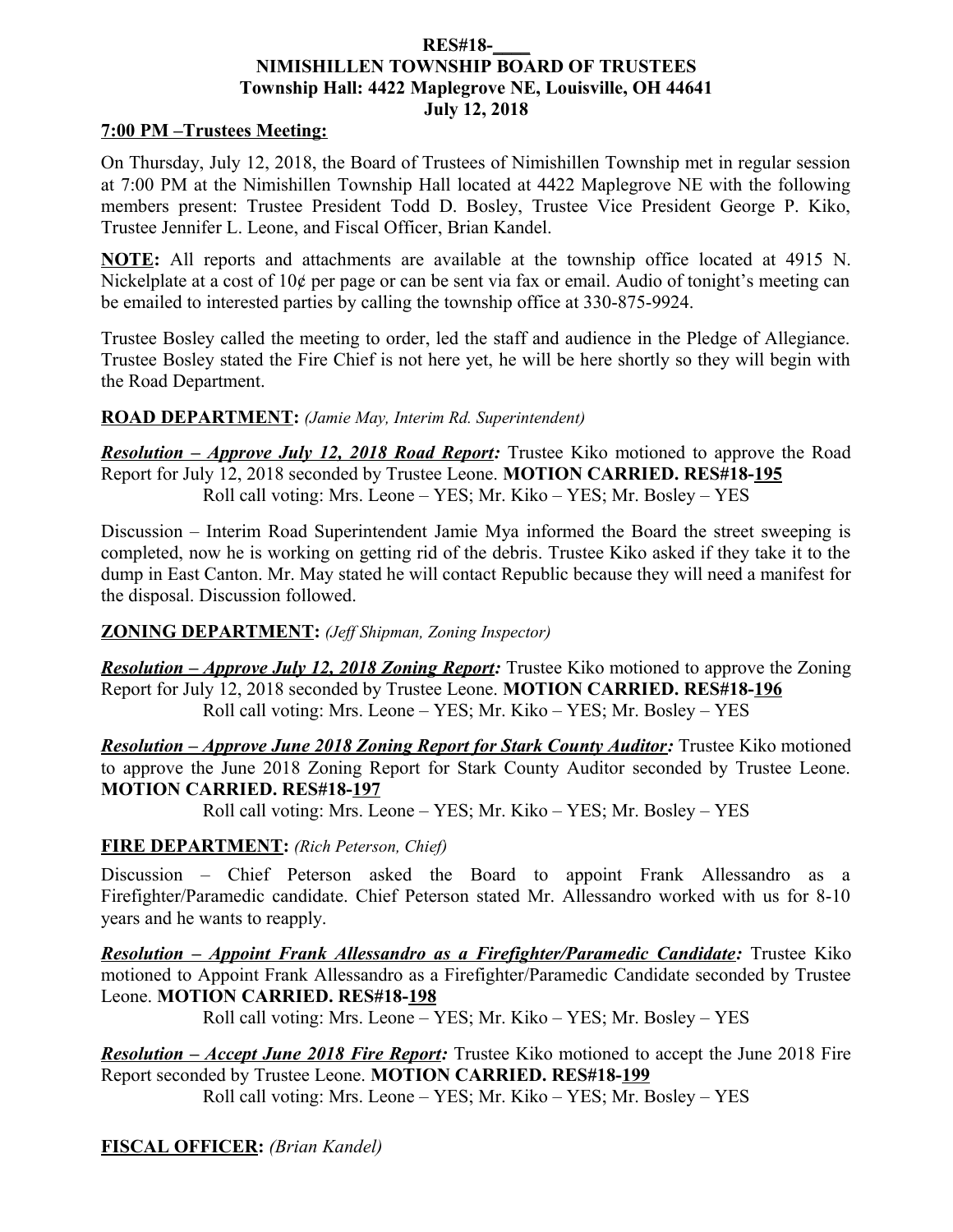*Trustees Minutes – 2018, July 12 (Cont.)*

Fiscal Officer Brian Kandel had nothing for the Board.

# **CONCERNS OF CITIZENS:**

*Ray Fuller of 5857 Rosedale* stepped to the podium regarding:

• South Side of Francesca

Discussion – Mr. Fuller expressed his concern to the Board that the South side of Francesca project has gone on for way too long.

Discussion – Trustee Bosley stated he has enjoyed working with Jennifer and George, it's definitely a lot different than what it used to be. Trustee Bosley stated they are not always going to agree and that doesn't mean it has to be a personal, ugly thing. Trustee Bosley stated to the residents on Francesca that he thinks it should be done and they can count on him for his support.

*Dawne Friedman of 5362 Francesca* stepped to the podium regarding:

• South Side of Francesca Project

Discussion – Ms. Friedman expressed to the Board her concern about the South Side of Francesca St. project not being approved at the last meeting.

*Donna Fuller of 5857 Rosedale* stepped to the podium regarding:

- South Side of Francesca Project
- Neighbor's culvert

Discussion – Ms. Fuller expressed to the Board her disappointment to the Board about the South Side of Francesca St. project not being approved. Ms. Fuller expressed her concern to the Board about a neighbor not getting a permit for a culvert that was installed on their property. Trustee Bosley asked Interim Road Superintendent Jamie May if they received a permit. Mr. May stated the resident called about 2 weeks before about a permit and Jamie informed them they did need a permit. Mr. May stated the resident was not ready to do it yet and the resident's father is an excavator and he had a job fall through, so he came out and did it. Mr. May stated the excavator did an excellent job. Discussion followed.

*Bob Kraus of 7506 Bentler Ave.* stepped to the podium regarding:

- South Side of Francesca Project
- Neighbor's Home Business
- National News on recycling

Discussion – Mr. Kraus informed the Board that after the last meeting he went down to look at Francesca and he is concerned about the ditch at the end of the road. Mr. Kraus expressed his disappointment to the Board that this project is not getting done. Mr. Kraus expressed his concern to the Board and Zoning Inspector Jeff Shipman regarding his neighbor's home business. Mr. Kraus thinks his neighbor's buildings are not being taxed properly by the County. Discussion followed.

*Jim Morris of 4514 Eastland* stepped to the podium regarding:

• South Side of Francesca Project

Discussion – Mr. Morris expressed his disappointment to the Board about the South Side of Francesca project not being approved. Mr. Morris informed the Board that he would like to invite Gary Connor to a Township Meeting to get some answers. Mr. Morris believes the Board is not following the Robert's Rule of Order when making a motion. Discussion followed

*Ronald Salisbury of 4561 Eastland* stepped to the podium regarding:

• South Side of Francesca St. Project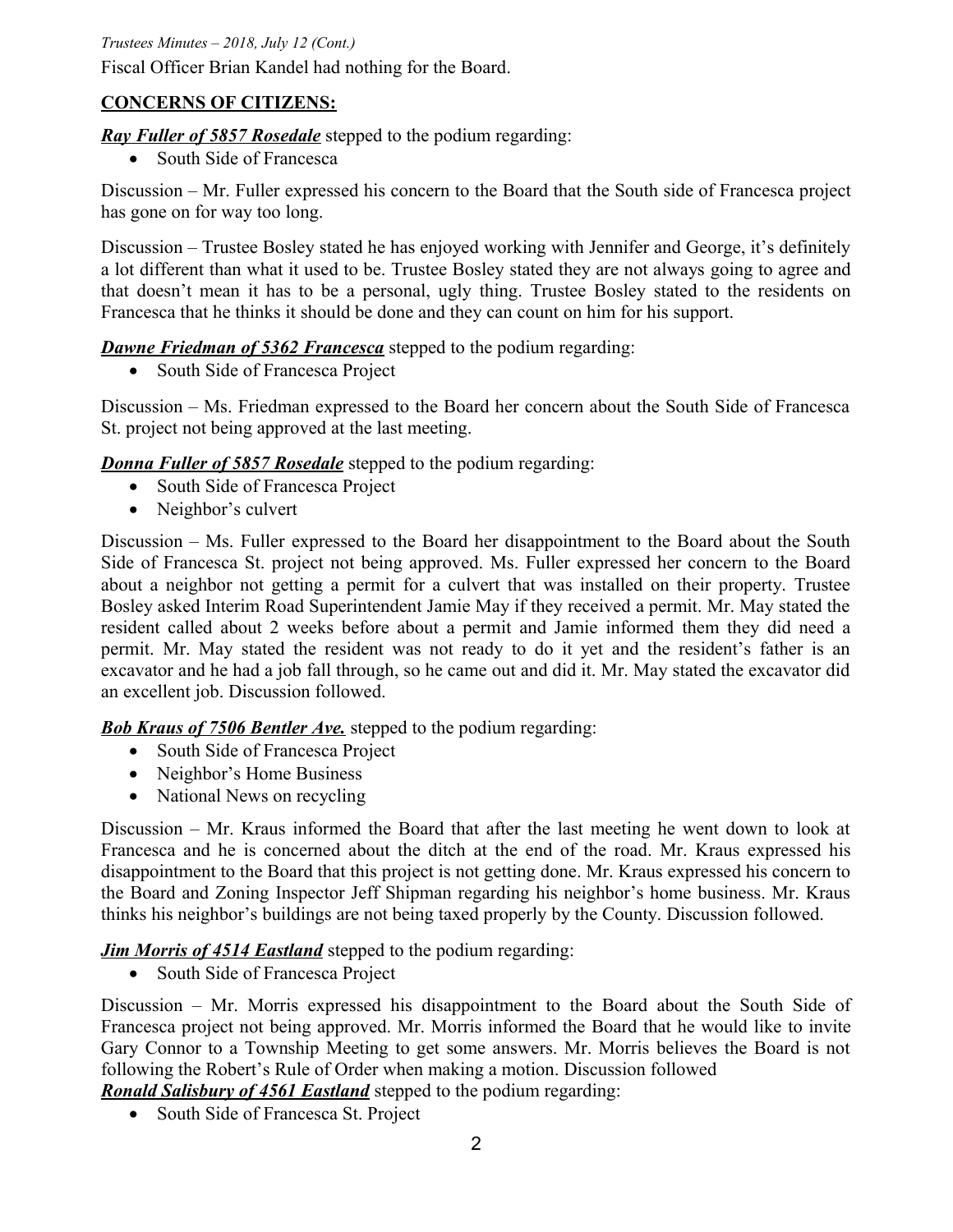#### *Trustees Minutes – 2018, July 12 (Cont.)*

Discussion – Mr. Salisbury expressed to the Board his disappointment about the South Side of Francesca project not being approved. Mr. Salisbury stated he will not vote for any more levies until this project gets approved.

Discussion – Trustee Bosley wanted to remind the audience to go out and vote for the Special Election coming up on August 7.

*Jim Duplain of 4320 Swallen* stepped to the podium regarding:

- 4344 Swallen high grass has been mowed
- Concerned about a dead tree

Discussion – Mr. Duplain informed the Board the property that he has been concerned about has been mowed. Mr. Duplain expressed his concern to the Board about a dead tree on that property falling and injuring someone. Mr. Duplain asked the Board and Zoning Inspector Jeff Shipman if they could change the zoning laws in regards to nuisances to include the removal of trees. Trustee Bosley asked if the Health Dept. would help with something like this. Zoning Inspector Jeff Shipman stated we could go to the owner again and ask him to address it. Discussion followed.

Discussion – A resident in the audience asked the Board when the paving is supposed to start. Trustee Bosley stated they are waiting for the final bids to come in. Discussion followed.

*Donna Fuller of 5857 Rosedale* stepped to the podium regarding:

• Road Dept. Crew

Discussion – Ms. Fuller expressed her concern about a new hire in the Road Dept. not being able to complete some of the work that needs done on Broadview. Trustee Kiko explained the issue with Broadview is it's very deep and they would need trench boxes, pumps and we are wondering if it's out of the scope of our manpower. Interim Road Superintendent Jamie May stated the new hire is working out really well. Mr. May stated that Broadview is way too big of a job. Discussion followed.

*Bob Kraus of 7506 Bentler Ave.* stepped to the podium regarding:

• City of Louisville

Discussion – Mr. Kraus asked the Board if the City of Louisville had a zoning department. The Board stated they do. Mr. Kraus is concerned with Metzger's building the wall to help them not flood. Mr. Kraus asked if they are diverting the flow of water. Trustee Kiko stated it's his understanding you can't back water onto your neighbor. Discussion followed.

*Alice Allman of 5951 Schloneger.* stepped to the podium regarding:

• Neighbor concern

Discussion – Ms. Allman informed the Board that she has concerns about her neighbor building a fence out of tree logs along their shared driveway, the neighbor blocks a grate from collecting the water from the property, and she believes the neighbor is running a business out of the garage. Trustee Bosley informed Ms. Allman that Zoning Inspector Jeff Shipman will have to go out and take a look at the situation and take appropriate action. Discussion followed.

**TRUSTEES:** *(George Kiko, Jennifer Leone, Todd Bosley)*